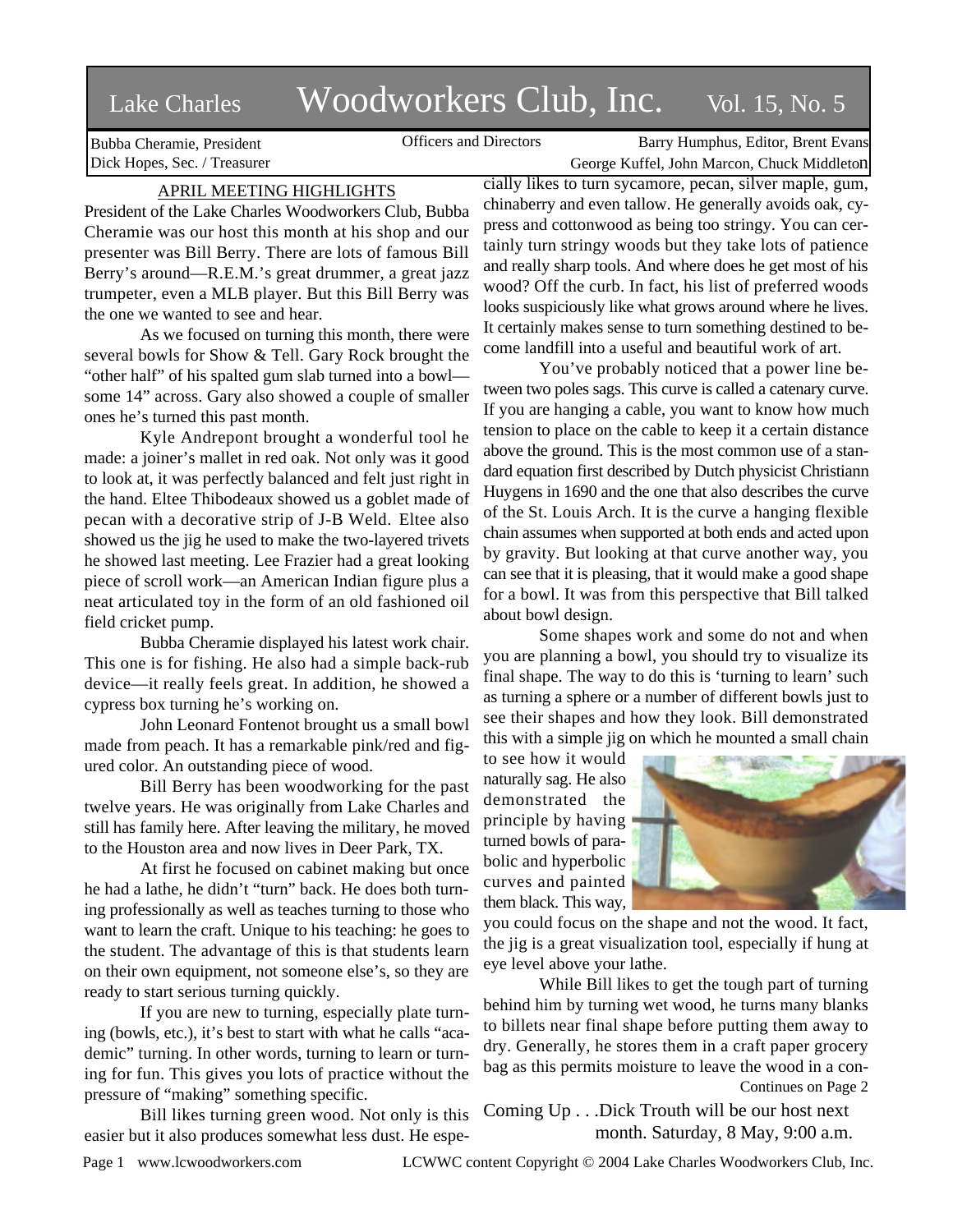trolled way. The key is to have a uniform thickness in the blank thus allowing the wood to dry as evenly as possible. In general, Bill turns the billet to about 10% of the final design. In other words, a 10 inch diameter bowl would have about 1 inch thick walls as a billet. So how does he know when the blanks are ready to remount and get their final turning? He weights them.

On the paper bag he writes the date cut (if known), the date turned to a billet and the weight. He then sets them aside, going back every week or so to weight them again. When the weight stops dropping, the billet is ready to turn to final form. He uses an ordinary electronic postal scale as they are accurate and low cost (about \$25 from many retailers). Once the billet has dried, it is remounted and shaped to its final form. You should expect some distortion in the dried billet and can expect to remove some runout when it is remounted.

For most bowls, Bill rough turns them and then coats the end grain with an end grain sealer such as Anchor Seal (a stable wax and water emulsion from a number of woodworking sources at about \$8 per quart). However, you can also use paraffin wax, PVA glue (reduced 10% with water) or even left over latex paint as these all work to control the outgassing of water from the wood. Coating the end grain is especially important for hollow form bowls, otherwise they may be impossible to remount and turn to the final shape if highly distorted.



As the tool edges got worn with turning, Bill went next to his method of sharpening. He uses a 'slow' bench grinder (1,750 r.p.m.) with the white grinding wheels. Before sharpening, he'll clean and true the

wheel. Delta and other manufacturers make specialized grinding systems that provide a uniform and consistent sharpening result. However, with some practice and a little in the way of a tool rest, a bench grinder works well and is 2/3rds less expensive than a dedicated sharpening system.

Bill started with a domestic pecan blank he had generally shaped using a band saw. His goal was to turn a natural edged bowl from this blank. He first mounted the blank between centers and started by shaping a foot which he would later use to remount the billet with a chuck. Using a 3/8" bowl gouge to hog off the bottom and sides of the blank, he went to a wide parting tool to refine the outside shape. When asked why he cut a tenon rather than

Continued from Page 1 a rebate for the chuck, Bill noted that his experience was than a rebate works best with dry wood whereas a tenon works better with wet. As he continued to refine the shape, Bill noted that the cutting edge of the tool should be just above the center line of the work regardless of the position of the tool rest.

> He finished the outside of the bowl with a shear scraper using very light pressure and a slow speed to re-

move turning marks and reducing the need to sand. During the turning, Bill said that it is important to complete the turning of a natural edge wet bowl in one session because the stress relieved by cutting the wood will quickly cause distortion and be difficult to remount later. If you have to leave it over night, tightly wrap the work in plastic



to retain as much moisture as possible as this may reduce much of the distortion. He then removed the work and mounted the foot in a chuck.

Starting at the outside edge and moving in toward the center of the bowl is the best technique for natural edged work. The idea is to establish the wall thickness and get this area as smooth as possible as you can't easily come back to it later. Bill then worked down into the bottom of the bowl, changing to a curved shearing scrapper to round out the bottom and remove turning marks.

Bill next reversed the work using a Jacobs chuck holding a small sanding disk in the headstock and a  $60^\circ$ cup supporting the bottom. This allowed him to part off the tenon foot and make a slight cavity in the base. You want the bowl's base slightly concave so that the bowl is supported by a rim. After removing the work, he used a small chisel to part off the wood tip he couldn't remove while the piece was mounted.

Bill prefers a combination of a MinWax Natural oil coat, letting this dry overnight and final finishing with a wipe-on gloss polyurethane in several coats. He does all his finishing on the lathe. If you want a softer finish, he suggests using the gloss with a final 0000 non-steel wool and a good paste wax. Using the gloss poly gives the work a harder and longer lasting finish. In effect, he is using the wipe-on ploy as you would a high friction finish. The result appear to be the same at a lower cost.

How do you price a bowl? Bill says what ever the market will bear, keeping in mind that galleries generally charge 40-50% commission. You can see more of his work at www.gulfcoastwoodturners.org and photos of the demonstration and all of the new Show and Tell items at www.lcwoodworkers.com.